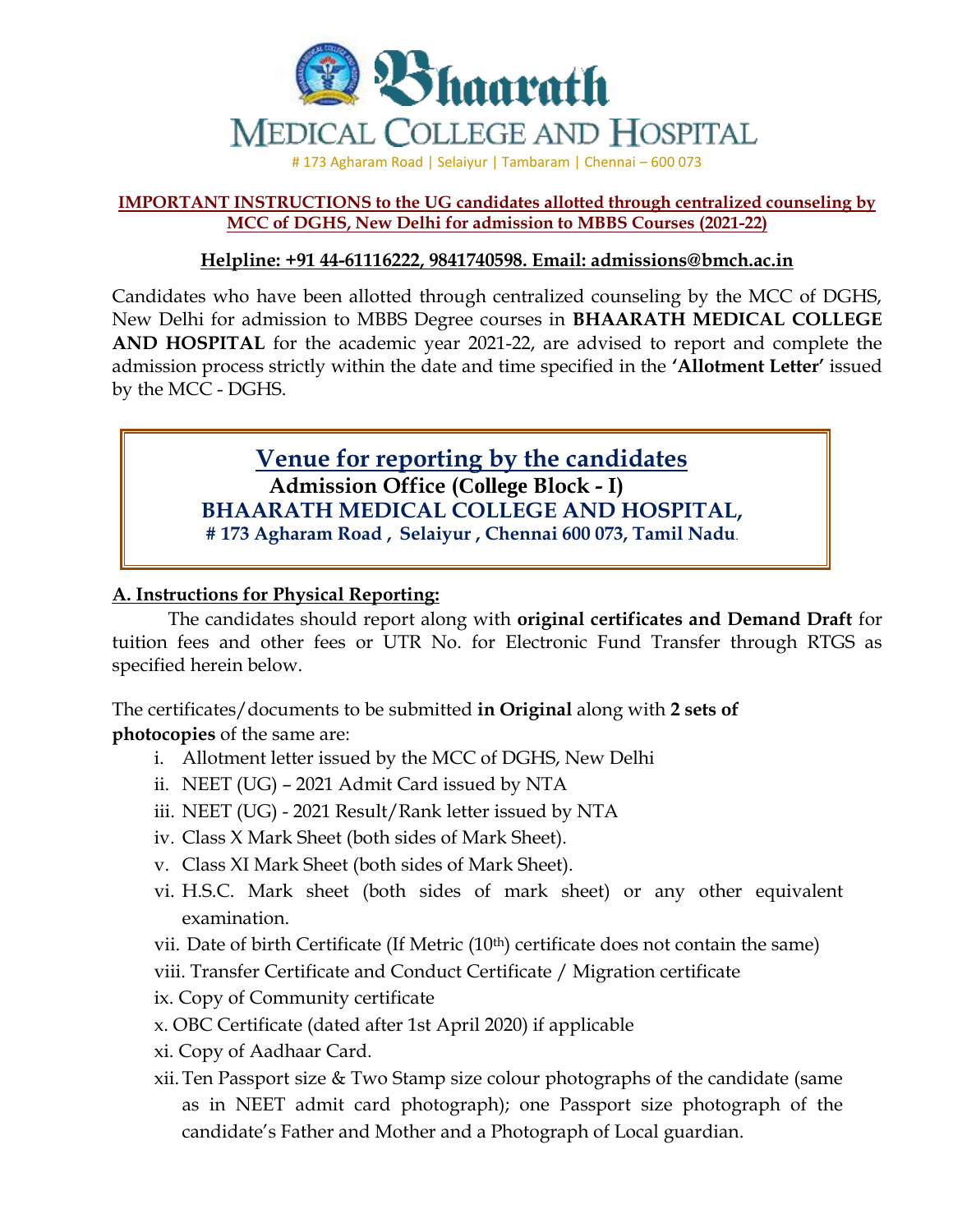- *Candidates without original certificates/documents shall not be allowed to take admission in Bhaarath Medical College and Hospital.*
- *Candidates who have deposited their original documents with any other Institute/College/University and come for admission with a Bonafide certificate stating that "their original certificates are deposited with Institute/College/University" shall not be allowed to take admission in Bhaarath Medical College and Hospital.*

## **B. Instructions for Online Reporting (Subject to notification from MCC. DGHS):**

The candidates should fill up the Bio data form given in the web site [www.bmch.ac.in](http://www.bmch.ac.in/) and attach the scanned copy of duly filled up bio data form along with scanned copies of the documents from **S. No "1 to 12 "**as given **above and** send it to the E Mail Id: [admissions@bmch.ac.in](mailto:admissions@bmch.ac.in) in **.pdf** format as attachment.

The students must pay the Tuition fees by **Electronic Fund Transfer through RTGS/NEFT ONLY** as detailed below (Tuition Fees) and furnish the Details, as mentioned in the Bio data form.

## **Demand Draft will NOT be accepted for Online Reporting.**

Acknowledgement mail will be sent on receiving the E Mail. After due verification of all the documents, admit card will be sent by E Mail.

**Allotment letter given by DGHS for admission, is subject to fulfilment of all eligibility criteria prescribed by the NMC and medical fitness of the candidates.**

Those who do not fulfil the prescribed eligibility criteria and not found medically fit will not be admitted to the course of study to which they are allotted by the DGHS.

## **Mode of Tuition Fees:**

Tuition fees specified above may be paid preferably by Electronic Fund Transfer through **RTGS/NEFT** and payment receipt with UTR No. should be produced at the time of admission.

Demand Draft will also be accepted for Physical Reporting. Demand Draft should be drawn in favour of "**BHAARATH MEDICAL COLLEGE AND HOSPITAL**" payable at Chennai. (Cheques /Cash will not be accepted).

# **DETAILS OF UG COURSE OFFERED, SANCTIONED SEATS AND ANNUAL TUITION FEE FOR THE ACADEMIC YEAR 2021-22.**

|       |             | FEE FOR THE ACADEMIC YEAR 2021-22. |                    |                         |
|-------|-------------|------------------------------------|--------------------|-------------------------|
| Sl.No | Course      | Category                           | <b>Total Seats</b> | Annual Tuition Fee (Rs) |
|       | <b>MBBS</b> | General                            | 128                | ₹ 2300000/-             |
|       |             | NRI                                | フフ                 | \$60000 (USD)           |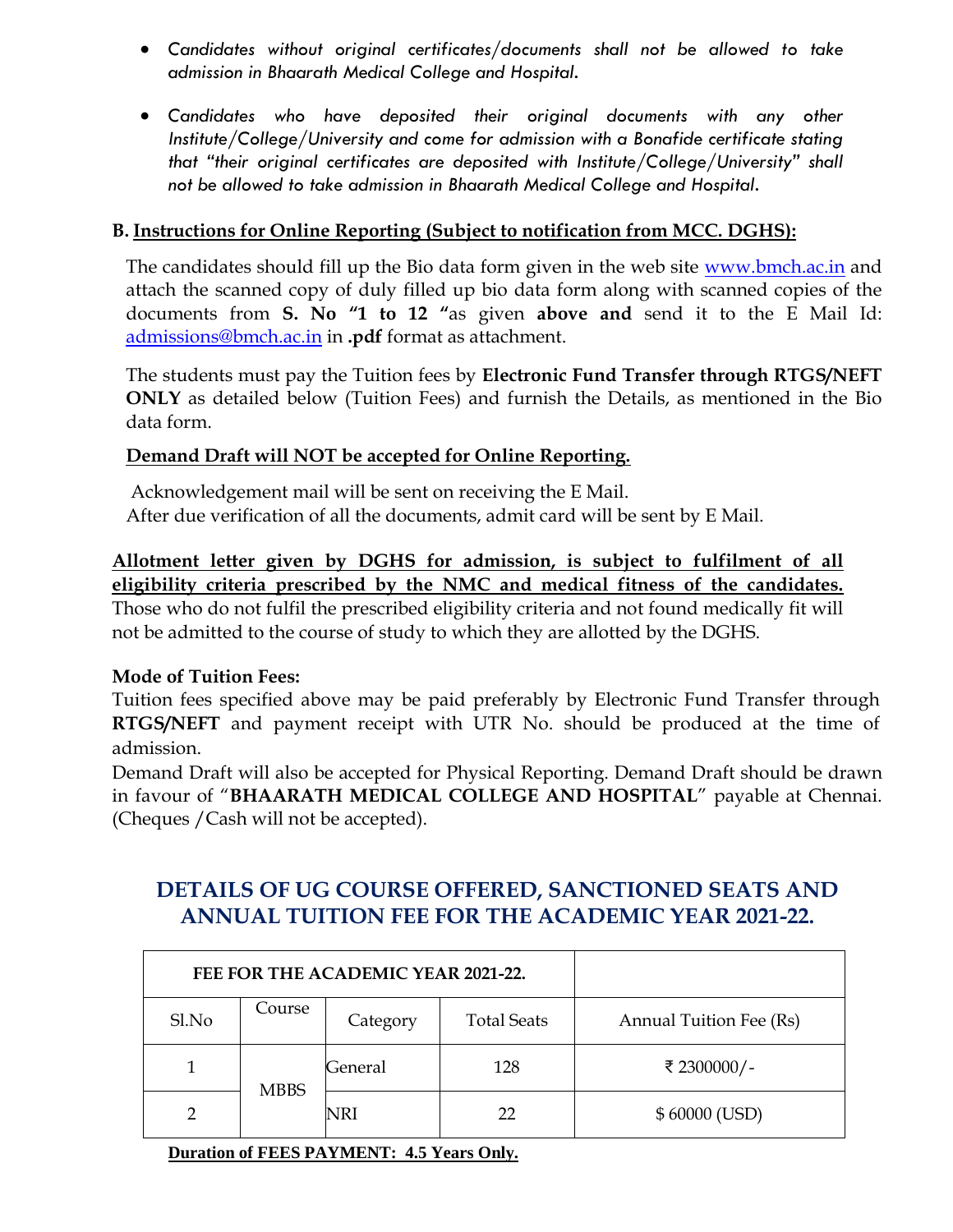| <b>Particulars</b>                              | Rs.                              |
|-------------------------------------------------|----------------------------------|
| Tuition Fee (Annual)                            | 23,00,000                        |
| University Registration Fee                     |                                  |
| (At the time admission only)                    | 5,000                            |
| Admission Form, Eligibility Certificate Fee and | 5,000                            |
| Record note books etc,                          |                                  |
| Health Insurance premium (Annual)               | 3,000                            |
| College Caution Deposit                         |                                  |
| (interest free and refundable at the end of the | 50,000                           |
| course, after deduction for damage, if any)     |                                  |
| If hostel facility is availed:-                 |                                  |
| Hostel fee (Annual) Non A/C room                | 75,000                           |
| Hostel fee (Annual) A/C room                    | 2,00,000                         |
| <b>Hostel Caution Deposit</b>                   |                                  |
| (interest free and refundable at the end of the | 50,000                           |
| course, after deduction for damage, if any)     |                                  |
| Mess Fee                                        | Rs. 4,500/- to 5,500/- Per Month |
|                                                 | (Dividing system)                |

### **Bank Account particulars for Electronic Fund Transfer (TUITION FEES ONLY)**

| Bank Account No.             | 4557002100002336                             |  |  |
|------------------------------|----------------------------------------------|--|--|
| <b>Beneficiary Name</b>      | <b>BHAARATH MEDICAL COLLEGE AND HOSPITAL</b> |  |  |
| Address :                    | #173 Agharam Road, Selaiyur, Chennai 600 073 |  |  |
| Bank & Branch Name:          | PUNJAB NATIONAL BANK, BIHER Branch           |  |  |
| Bank Address & Phone Number: | Agaram Road, Tambaram, Chennai -73           |  |  |
| <b>MICR Code:</b>            | 600024038                                    |  |  |
| <b>Branch Code:</b>          | 455700                                       |  |  |
| <b>IFSC Code:</b>            | PUNB0455700                                  |  |  |
| Contact No. & E - Mail ID:   | 044 - 61116222 / admissions@bmch.ac.in       |  |  |

#### **FEE DEDUCTION & REFUND OF TUITION FEES PAID:**

Amount of Fee to be deducted from upgraded Rs. 25,000/- (Rupees Twenty Five Thousand only) candidate by DGHS/MCC.

Refund of Tuition Fees Paid by the candidate<sup>r</sup> the event of candidate getting upgraded to a who got admission in different college on updifferent college in the 2<sup>nd</sup> round, the fee collected gradation. shall be refunded after Deducting **Rs. 25,000**/-to

the candidate to a single account only. Hence the candidate shall furnish the Bank Details as Called for in the Bio data form.

In all cases not covered under condition in Entire fee paid by the candidate will be deducted. column above, the amount of fee payable (where In addition, the candidates shall be required to the seat is rendered vacant without having any remit the `entire course fee' for the remaining two chance of being filled up with any other years of the course period. (Except those who candidates) produce upgradation letter issued by the DGHS)